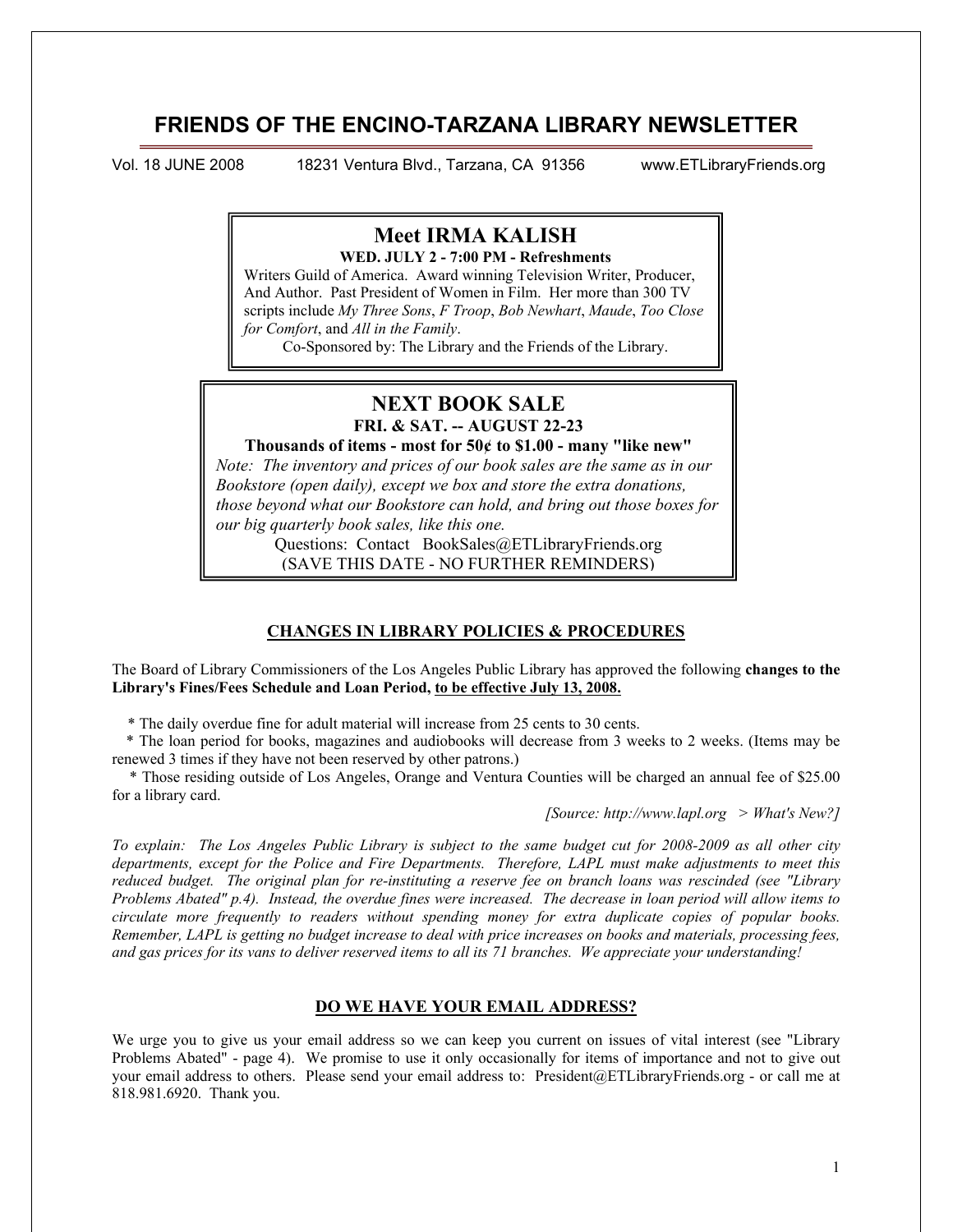## **PRESIDENT'S COLUMN...**

In this and future issues of our Newsletter, I will share with you some items of interest in the library world. Some examples in this issue are:

> WEB NEWS ABOUT THE LIBRARY WORLD INTERESTED IN CHINA? -- THE BEIJING OLYMPICS (August 9-24, 2008)

I'm a retired librarian since 1996, but still maintain my American Library Association membership - giving me access to these kinds of news items in ALA members-only online publications. We welcome other articles of interest in our Friends' Newsletter.

> --Barbara Y. Leff, M.L.S. - 818.981.6920 President@ETLibraryFriends.org

## **TARZANA - LEGACY - THE BURROUGHS FAMILY**

As you may know, our Tarzana community was named for the fictional character of "Tarzan" in the series, Tarzan of the Apes - created by Edgar Rice Burroughs (1875-1959), world renowned author and award-winner. Burroughs, "established the community of Tarzana with the renaming of the historic 'Rancho del Cabrillo,' to the 'Tarzana Ranch,' consisting of 550 acres which he had purchased in 1919 from the Estate of General Harrison Gray Otis, the former publisher of the Los Angeles Times and Mirror Company. By 1922, Burroughs had subdivided the northerly 100 acres of the ranch and was actively marketing the 'Tarzana Tract' on the 'Tarzana Ranch, and as noted in the October 15<sup>th</sup> issue of the Los Angeles Examiner, 'New Town of Tarzana Is Established.' In 1927, the Tarzana Women's Club asked Burroughs permission to use the Tarzana Ranch name which was later submitted with application for the establishment of the 'Tarzana Post Office,' on December 16, 1930." Thus, Tarzana was born and it has thrived ever since.

Sadly, Danton Burroughs died on May 1, 2008, at the age of 63. Danton, a family man, businessman, and collector of art, artifacts and literary works, had been one of the protectors and promoters of the legacy of his grandfather, Edgar Rice Burroughs, continuing the family tradition. Danton was "instrumental in the promotion and licensing of many diverse media properties, such as feature films, animated features, television series, daily and Sunday comic strips, live stage productions, theme park attractions, new editions of original novels and foreign editions, conventions, Burroughs Bibliophiles, fanzines, and comic books." We extend our condolences to the Burroughs family, and appreciate that they will continue the legacy of Tarzan and Tarzana.

Places to explore...

- Burroughs family museum website -- *http://www.ERBzine.com*
- Danton Burroughs memorial tribute webpage *http://www.dantonburroughs.com*

• Collection of Tarzan books and some memorabilia - north end of Encino-Tarzana Branch Library - above the Magazines. The books are available for loan.

• Small museum in the Tarzana Community & Cultural Center, 19130 Ventura Blvd., Tarzana 91356 (corner of Vanalden) -- *http://mytarzana.org*

--Main source:Press Release *-- http://www.erbzine.com/mag21/2192.html*

#### **WEBSITE NEWS**

Our website - **http://www.ETLibraryFriends.org** - continues to grow and develop thanks to the sharp eye and interest of our webmaster, Judy Russell. First, Judy updates it almost daily! Then, Judy has added more wonderfully helpful resources for kids, teens, parents, seniors, and everyone. When an important website link is discontinued, she uploads a copy of that resource to our website (giving credit, of course) so the link is still valid. She scouts around the Library and LAPL website, for more events to keep us current. **Check us out - at least once a month - to see all that is worthwhile knowing.**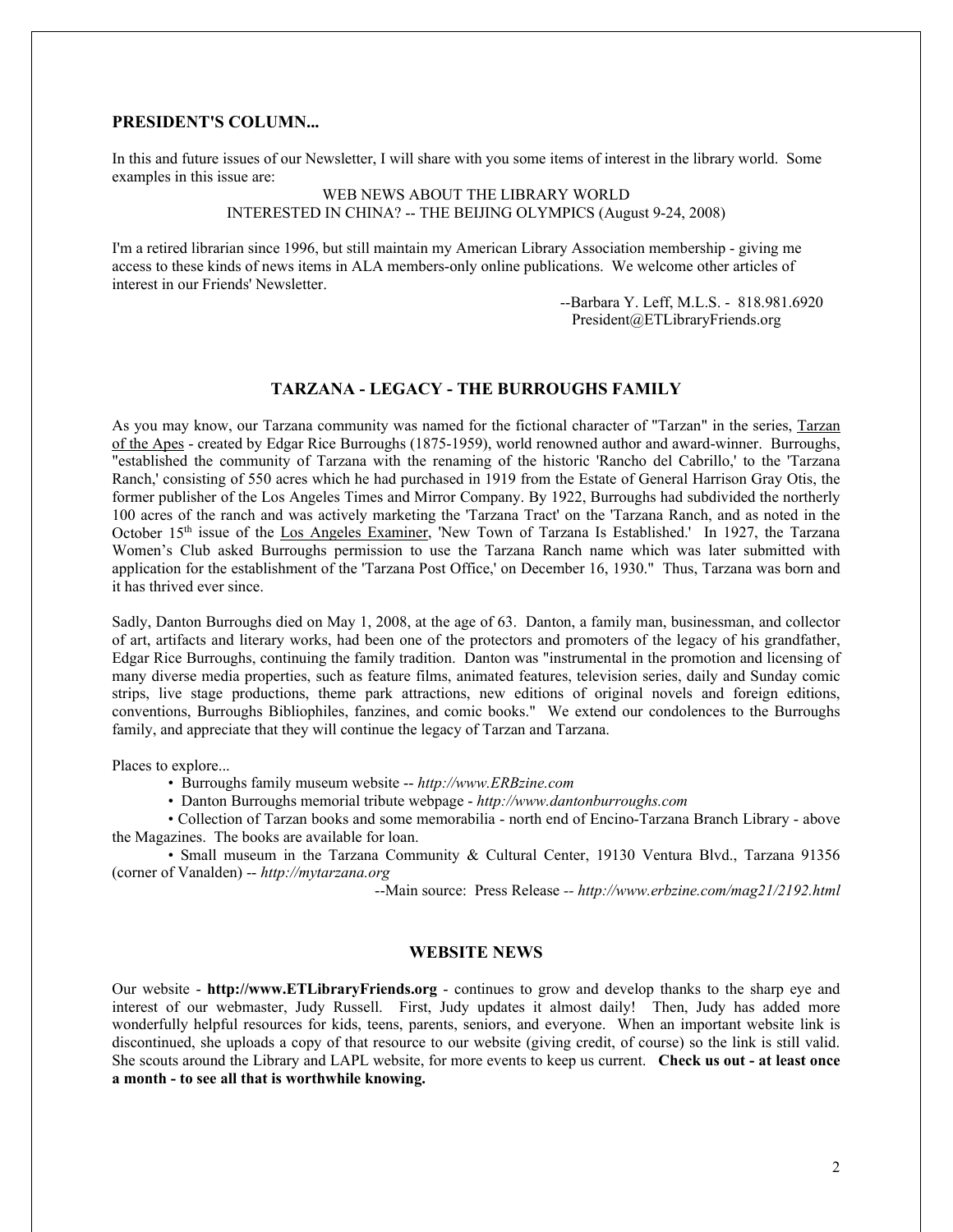#### **OUR BOOK CLUBS**

We're pleased to report that another book club is forming: **A HISTORY AND POLITICS BOOK CLUB.** They will meet at an Encino home on Wednesday, June 25, at 7:00 pm. At this organizational meeting, the members will discuss what periods of history and politics interest them and will share suggested titles of books to get the club going. **All are welcome to join.** Anyone wanting additional information should contact Maryalyce Reilly at 818.758.0979 - *or mreilly616@sbcglobal.net.*

Our **GENERAL BOOK CLUB**, now in its third year, meets the first Thursday of the month at 7:00 pm also at an Encino home. Members choose books of general interest, fiction and nonfiction, and take turns leading the discussion. Selections have been varied - see past titles (*http://www.etlibraryfriends.org/3bookclub.html*). Our next book is Ken Follett's The Pillars of the Earth. Read this great historical novel of 12th century England and join us on Sept. 4 - after our summer hiatus. Enjoy a stimulating discussion. For details, contact Chair Carol Fox at *bookclubs@ETLibraryFriends.org*

We are open to forming more book clubs - generic or specific genres. Let Carol know your thoughts and interests.

# **Bookstore and Book Sales**

**We welcome volunteers -** Contact Margaret Talvin - 818.343.7105 - booksales@ETLibraryFriends.org **Also we need donations of gently used books, CDs, DVDs, videos. Take to Library Info Desk.**

**TEACHERS:** A teacher told one of our volunteers the following anecdote: She thinks our book sales are great! She volunteers at a local elementary school -- helping with their "Reading Buddy" program. She loves being able to bring books to the kids without spending a fortune. Kids run up to her and ask if she brought any books that day. They wanted them!

### **CITY LIBRARIAN RETIRING**

"Fontayne Holmes, City Librarian for the City of Los Angeles, will retire from the Los Angeles Public Library in August 2008. Holmes is responsible for the administration of the city's library system, which serves four million people—the largest population of any library in the United States—through the Central Library, 71 branches and online resources at *www.lapl.org*. Holmes also oversees the department's \$120-million budget and 1,200 employees.

"A 30-year veteran with the department, Holmes' accomplishments include successfully building 64 branches ontime and under-budget in the largest library construction program in the nation. She also spearheaded the restoration of library service following the 1992 civil unrest that destroyed two branches and the devastating 1994 Northridge earthquake that damaged and closed more than 30 branches. Following both disasters, Holmes restored full library service within a year."

Several of our Friends members have known Fontayne for many years and have admired and respected her. We are sad that she will no longer be leading the Los Angeles Public Library, and wish her joy in her retirement.

To learn more about LAPL progress and Fontayne's achievements, see the LAPL website - the source for the first two paragraphs above: *http://www.lapl.org/newsroom/releases/Fontayne\_Retire.html*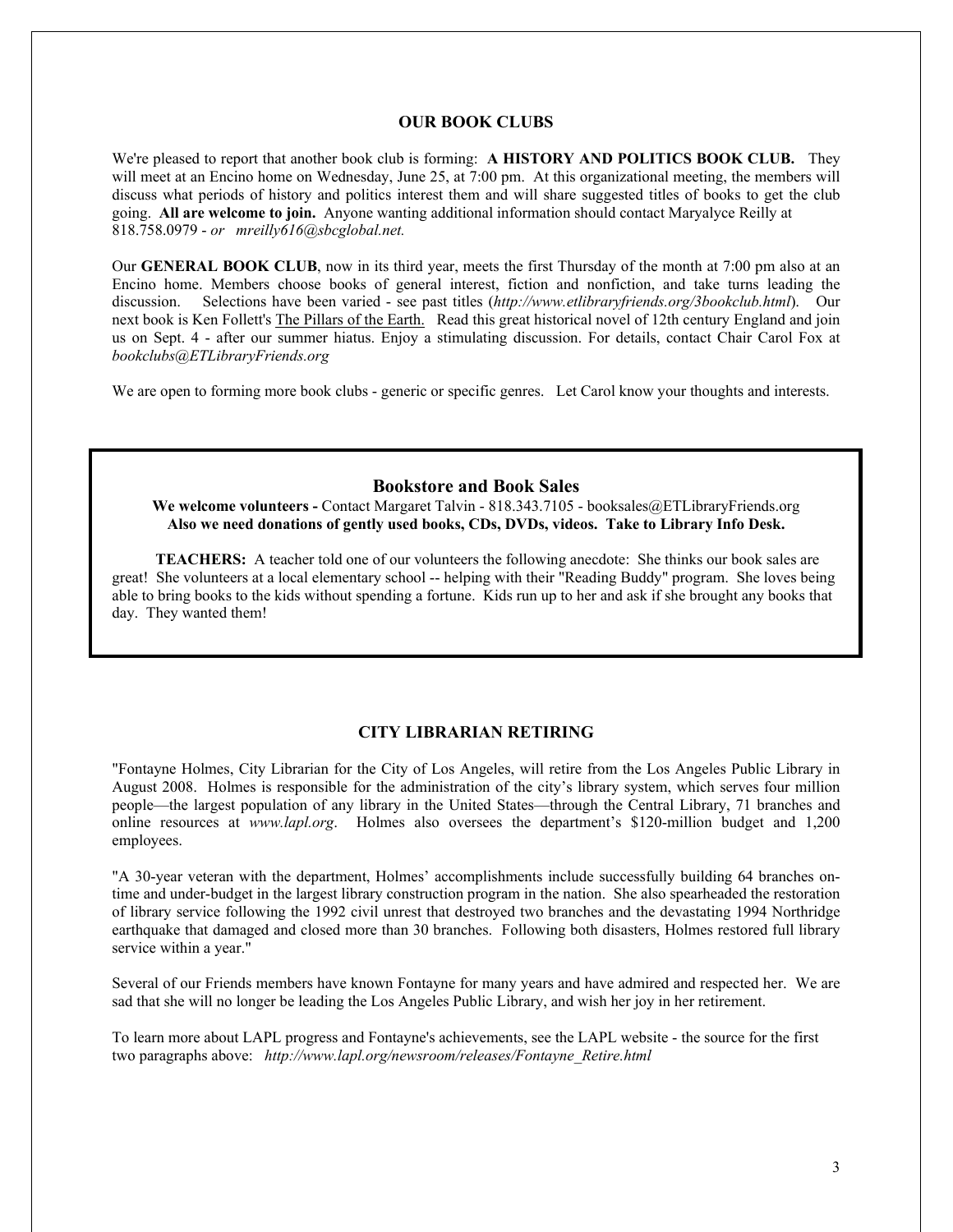## **LIBRARY PROBLEMS ABATED!**

**WOW! We had some excitement recently -- a real concern to those of us who love the Los Angeles Public**  Library (LAPL). We kept our members up-to-date via email, but we just couldn't do the same to our members who don't have or didn't give us their email addresses because it all happened in the short space of a week or two. A lot occurred behind the scenes. Here are some of the highlights:

February 2008 - In anticipation of a major budget cut, LAPL had stopped purchasing books and materials, supplies, furnishings, etc. This was an inhouse decision and not publicized beyond LAPL staff nor to Friends groups.

4/16/08 - Friends of Encino-Tarzana Library President (FOL President) received email that LAPL and Board of Library Commissioners was recommending a \$1 per book inter-branch transfer fee on reserved books - to partially cover two separate budget cuts -- one was a cut to alleviate a City Budget crisis immediately, and the other was the anticipated 2008-2009 budget cut to all City Departments (excluding Police and Fire). From the Library Budget, the cuts would delete \$2 million of the Book Budget, eliminate all Sunday hours for 8 regional libraries (including Mid-Valley, West Valley, and North Hollywood), and diminish Library staff. Further, the email notified us that a grass-roots movement - SAVE LAPL - had been organized with the City Librarian's approval - and to look at *http://www.savelapl.org* - a new website with the purpose to fight this fee and look for other ways to handle the deficit instead. City Librarian was to meet with Mayor and City Budget Committee on May 1 for initial budget talks.

4/17/08 - FOL President sent email to FOL members apprising of situation and inviting them to FOL Board meeting on 4/23/08; on the agenda was a vote to support the SAVE LAPL position. Also, we recommended writing "City Hall." We did not have time to do a postal mailing to non-email members.

4/21/08 - Local councilmen and neighborhood councils were invited-suggested by Sandra Berube.

4/22/08 - FOL President received email from Rob Glushom, Encino Neighborhood Council President, saying he would attend  $4/23$  meeting, and would call a special ENC meeting to support the cause, if necessary.

4/22/08 - FOL President received email from City Librarian that the 875 emails/calls objecting to the transfer fee caused them to rethink and rescind the \$1 fee request, and instead they were recommending a 5-centincrease to overdue fines on adult books.

4/22/08 - FOL President sent email to all FOL members, councilmen, and neighborhood councils that the transfer fee issue was resolved, and thus it was no longer an item on the Board Meeting agenda.

4/23/08 - FOL Board meeting - discussed issues as after the fact - no vote necessary.

5/6/08, 5/15/08, and 6/3/08 - Emails from Wendy Greuel, Council Member and Vice Chair of L.A. Budget and Finance Committee, responding to FOL President's and members' emails. Greuel supported the Library and reported that over \$3 million was restored to the Library Budget. This was a direct result of the Mayor, City Librarian, and City Council members being bombarded with 1300 emails/calls not to cut the Library budget for the immediate needs! (Yeah - the individual actually has some clout!)

Final Resolution: The immediate cut to the Library budget was reinstated thanks to the grass roots movement, however, the planned reduction to City Departments for 2008-2009 was still in effect. See "Changes in Library Policies..." on page 1.

For interesting details - see the SAVE LAPL website - *http://www.savelapl.org*

## **LIBRARIES ARE COMPLEX!**

"It's often said that today we have to run three libraries at once: the library of yesterday, today and tomorrow. We run both the physical, visible library, and the one that exists beyond the walls. This raises many questions of what a library is and encompasses, what it isn't, where the boundaries lie, the impact on what we do and how we do it, what our clients want, how we serve them and what kinds of librarians serve them."

-- Mark Beatty, President, Library and Information Technology Association,

a Division of the American Library Association.

*Source: American Libraries Direct, an e-newsletter of the American Library Association, June 11, 2008*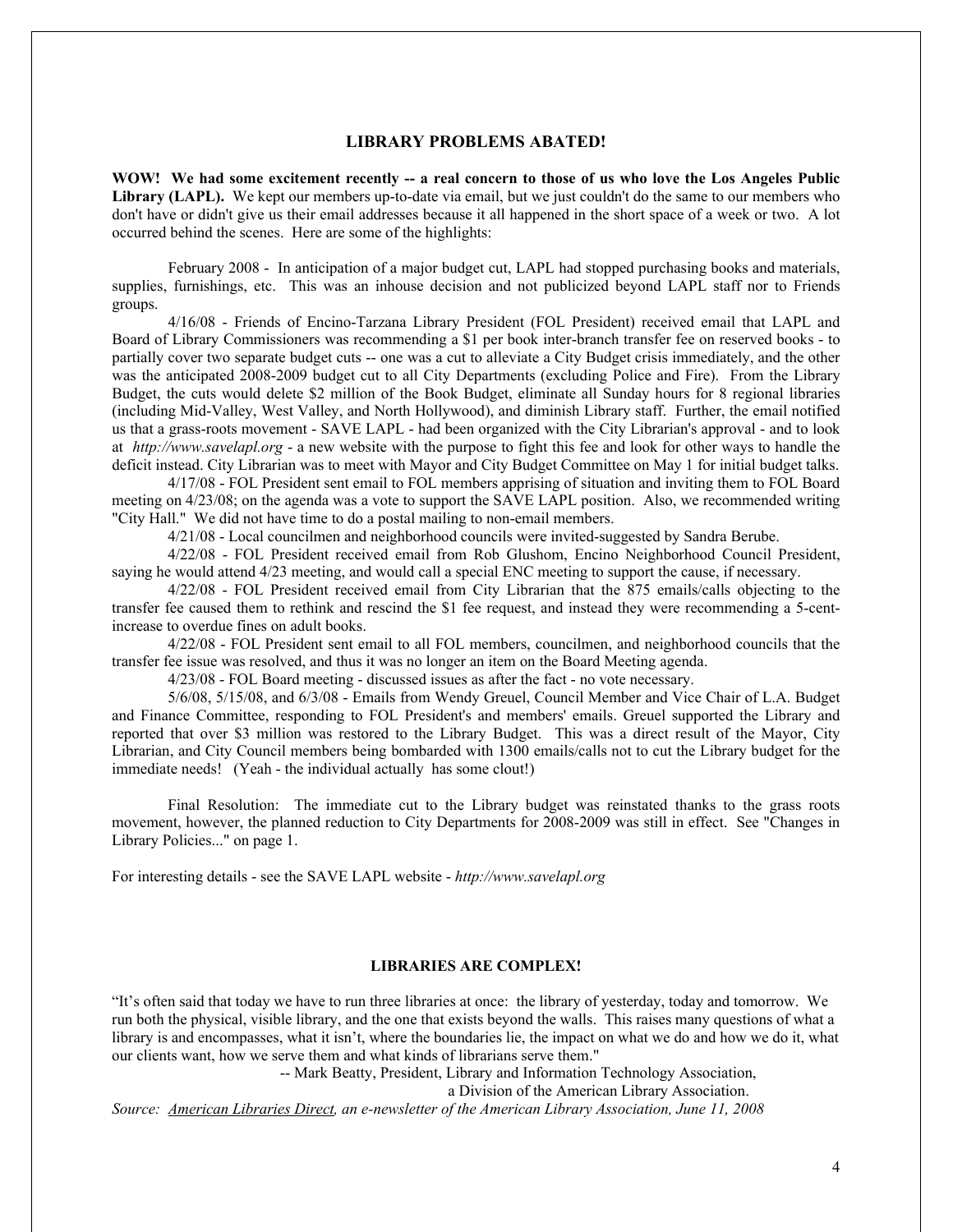## **INTERESTED IN CHINA? --- THE BEIJING OLYMPICS (August 9-24, 2008)**

"Truth in Fiction: With the Beijing Olympics on the horizon, renewed protests against China's occupation of Tibet, and China's rise as a formidable, increasingly capitalist, and environmentally detrimental world power, questions about the true nature of Chinese society are more urgent than ever. In these incisive novels and short story collections by Chinese and Chinese American writers, the 1989 Tiananmen Square massacre serves as a portal into deep truths about China's past, present, and future."

This statement is an introduction by Librarian Donna Seaman to her annotated list of selections of recent "Chinese literature" - [all translated to English]. The following titles from her list are available at the **Los Angeles Public Library**:

#### Brothers. By Da Chen. 2006.

Part history lesson, part coming-of-age tale, Chen's sweeping saga, set against the backdrop of the Chinese Cultural Revolution, revolves around two half-brothers separated by fate. They approach manhood with no knowledge of one another, and while they have similar tastes in women, their views on democracy are oppositional as their paths finally converge in Tiananmen Square.

#### Big Breasts & Wide Hips. By Mo Yan. 2004.

Controversial Chinese writer Mo Yan, whose acclaimed novel Red Sorghum (1987) was made into a popular film, spans China's bloody twentieth century and pays earthy tribute to the power of women in this sprawling, bizarre, and demanding tale of the struggle to survive in rural China in times of violent turmoil. [Book Jacket: "Each of the seven chapters recounts a different era, from the Boxer Rebellion of 1900 through the fall of the Qing dynasty in 1911 and the early years of Sun Yat Sen's Republic, the Japanese invasion in the 1930s, the civil war, the Cultural Revolution, and the post-Mao years."

#### The Crazed. By Ha Jin. 2002.

In National Book Award winner Ha Jin's unforgettable novel, graduate student Jian Wan sits with his beloved professor, Yang, who is paralyzed and demented in the wake of a stroke. While he rages about his horrendous ordeal during the Cultural Revolution, courageous student protesters mass on Tiananmen Square, and everything Jian holds dear is imperiled.

#### Lili: A Novel of Tiananmen. By Rui Wang (aka Annie Wang). 2001.

In Wang's first American book, Lili's parents, "politically mistrusted intellectuals," are sent to the countryside for "reeducation." Lili runs away and returns to Beijing, where she takes up with similarly displaced adolescents. Cynical and fatalistic, she eventually opens her heart to an American journalist and commits to the struggle for democracy after the killings at Tiananmen Square.

## A Private Life. By Ran Chen. 2004.

The decades connecting the Cultural Revolution and the demonstrations at Tiananmen Square provide the context for this sensuous coming-of-age tale. Sensitive and gawky, Ni Niuniu never fit in. Teased by her classmates and neglected by her father, she is sexually abused by a teacher and a neighbor, and eventually retreats from the realities of politically charged Beijing.

## A Thousand Years of Good Prayers. By Yiyun Li. 2005.

In her superbly provocative and memorable debut, Chinese American Yiyun Li pairs short stories about life in an increasingly capitalist yet still viciously repressive China with tales about Chinese immigrants and visitors to America.

#### Wang in Love and Bondage; three novellas. By Xiaobo Wang. 2007.

Wang (1952–97) writes boldly of sex in the three novellas gathered here, wry social-realist exercises demonstrating that in a repressive society, whether of the future, the Cultural Revolution, or post-Mao but still policed 1990s China, sex affords the only excitement worth the risk of slander or prison.

> *Source: Booklist Online Read Alert, Newsletter #10 - June 11, 2008 an electronic publication of the American Library Association, available to ALA members.*

Other subjects to explore in the LAPL Catalog: "Sports China History" "China" (subject browse) "Olympics"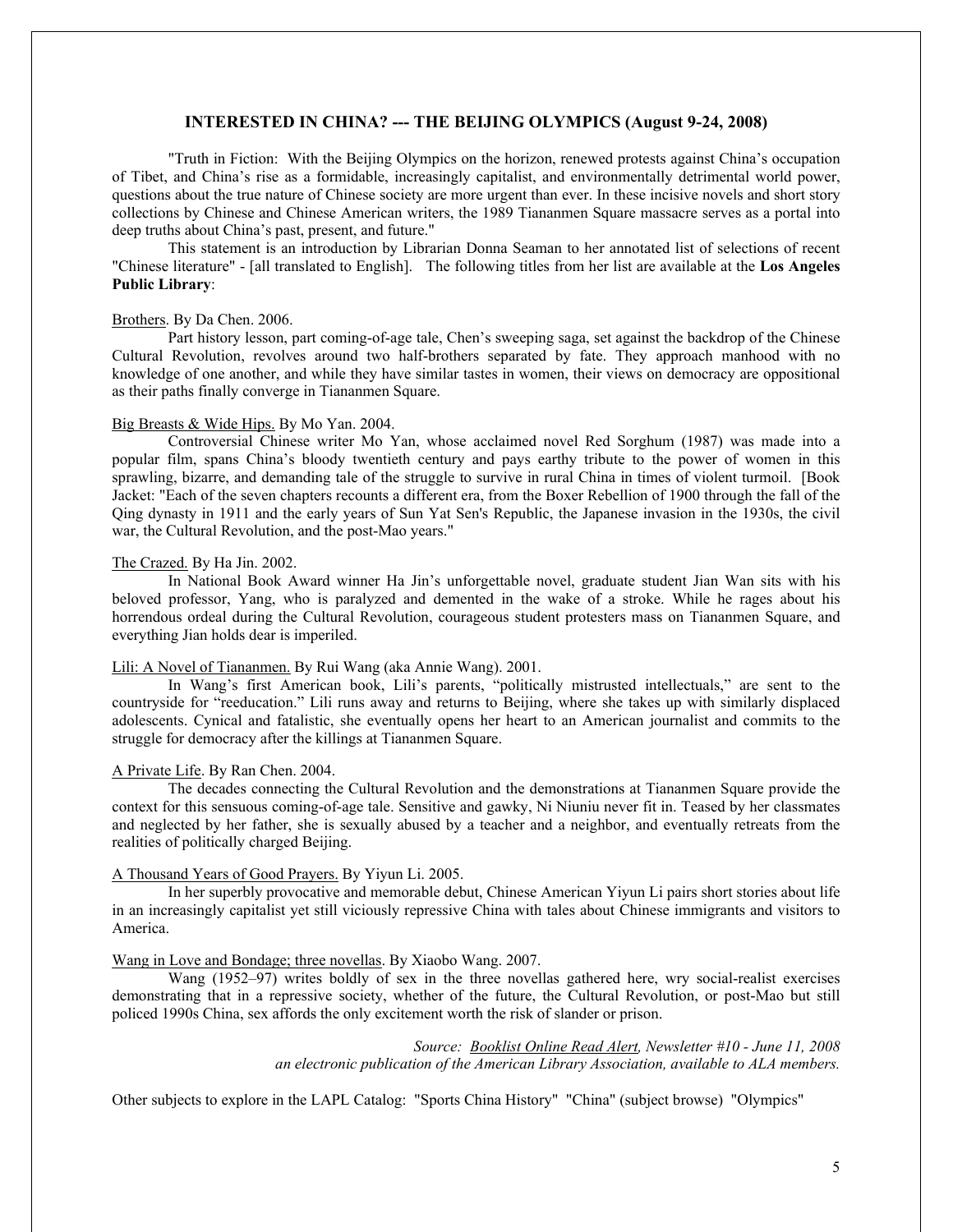# **WEB NEWS ABOUT THE LIBRARY WORLD**

Source: American Libraries Direct, June 11, 2008, and June 18, 2008 an e-newsletter of the American Library Assn., available to ALA members

#### **Midwest Libraries Endure Rising Floodwaters**

Natural disasters affect libraries - their collections, resources, and valuable archives. Read about how the floods have seriously affected many libraries in the Midwest.

*http://www.ala.org/ala/alonline/currentnews/newsarchive/2008/june2008/midwestfloodsjune13.cfm*

## **Books, Tears, and Blood**

Saad Eskander, director of Baghdad's national library, wants to 'help Iraqis understand their past and build their future' through education. "When Eskander talks about his library, he makes it sound a combination of a national healing process, a social crucible for establishing a more egalitarian society, and a centre of free inquiry that Iraqi intellectuals have been denied for decades". Read about this library and the former Kurdish fighter, who believes culture is the key to the future of Iraq.

*http://www.guardian.co.uk/world/2008/jun/09/iraq.iraqandthearts*

#### **New Great Websites for Kids**

A great online resource with hundreds of links to commendable websites for children, organized by subject. Special section for parents, caregivers, and teachers, and sites in Spanish. This website is kept current by the Association for Library Service to Children, a division of the American Library Association. (We've added it to our Friends "Resources for Kids" web page - *http://www.etlibraryfriends.org/5kids.html* )

> *http://www.ala.org/greatsites* Press release: *http://ala.org/ala/pressreleases2008/june2008/GWS.cfm*

#### **Britannica Goes "Wiki"**

"In a bid to wed the comprehensive, grassroots information factory of Wikipedia [wherein readers may edit entries] with the authority of the traditional encyclopedia, *Encyclopaedia Britannica* announced June 3 it is opening the floodgates for online user submissions into its 240-year-old publication—a move it long resisted. What Britannica wants to do is create 'a welcoming community for scholars, experts, and lay contributors.'" [But, its experts will confirm new contents before publication.

> Read more at: *http://britannicanet.com/?p=86 - AND - http://blog.wired.com/business/2008/06/ency.html*

## **\$1.22 Million Awarded to Native American Libraries**

"On June 10, the Institute of Museum and Library Services awarded Native American tribes across the United States \$1.22 million dollars to improve and sustain their library services. The grant monies will be distributed among 209 tribes, and will bolster library services offered by Native American tribal communities and Alaskan Native villages."

*http://www.imls.gov/news/2008/061008.shtm*

#### **Is the Electronic Book Gaining Ground?**

The wireless e-book reader the size of a paperback book - known as "Kindle"- is gaining ground according to recent BookExpo America scuttlebutt. Example: Those who wanted to read the print edition of Scott McClellan's new book were out of luck in early June because the publisher was out-of-stock, but the e-book version was available immediately from Amazon.com (downloaded in one minute). [Prices: hard cover \$27.95; Amazon hard cover \$15.37; Kindle e-book \$9.99]. To keep current on the subject, read: "Is Kindle the iPod of e-books?"

*http://www.philly.com/philly/entertainment/20080610\_Is\_Kindle\_the\_iPod\_of\_e-books\_.html*

#### **Kids still go for print!**

A new study by Scholastic finds that 75% of kids age 5–17 agree with the statement, "No matter what I can do online, I'll always want to read books printed on paper," and 62% say they prefer to read books printed on paper rather than on a computer or a handheld device. The 2008 Kids and Family Reading Report, a national survey of children and their parents, also found that kids who go online to extend the reading experience—by going to book or author websites or connecting with other readers—are more likely to read books for fun every day. Read details and the Reading Report at...

*http://www.scholastic.com/aboutscholastic/news/readingreport.htm*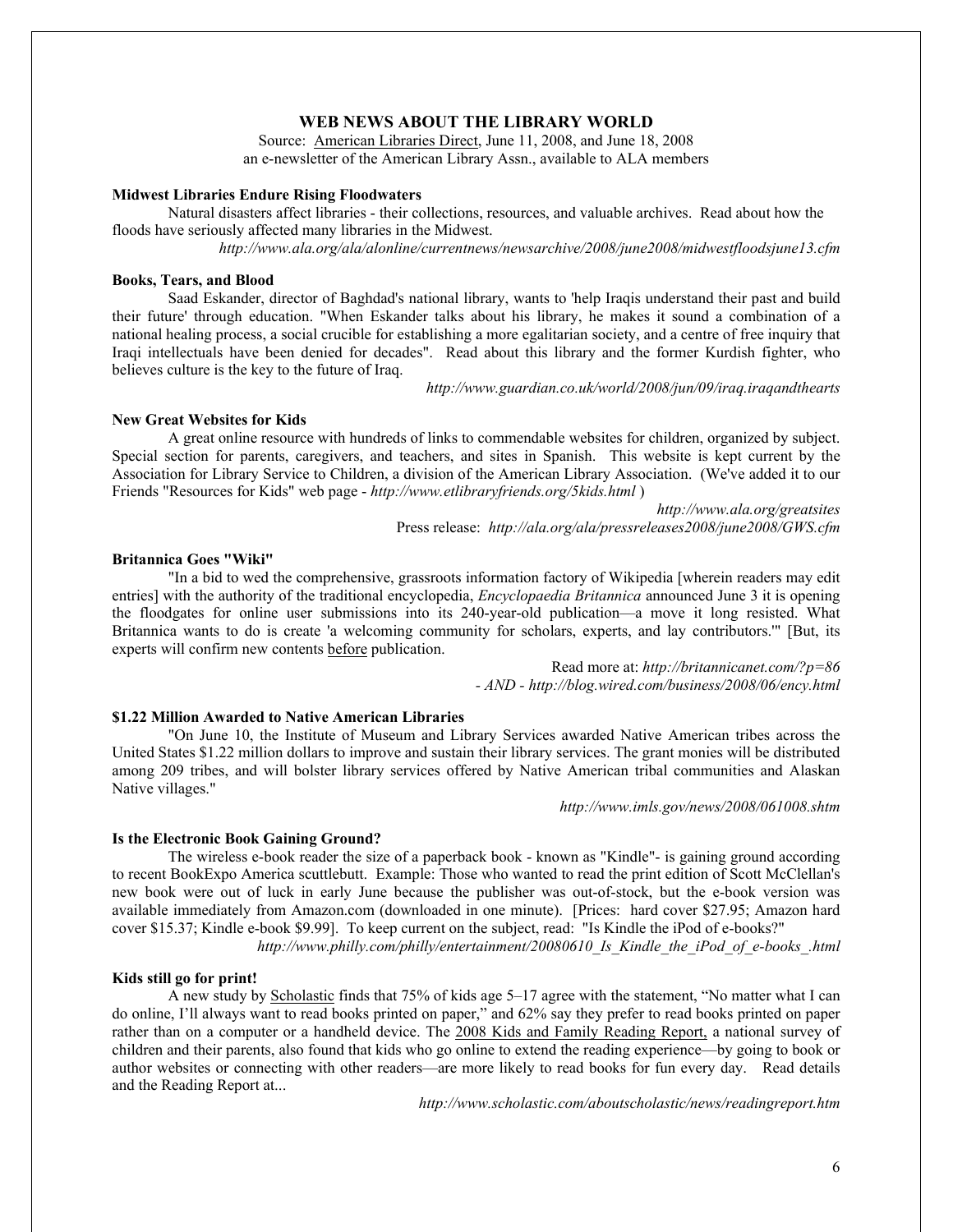## **ENCINO-TARZANA LIBRARY EVENTS**

as reported on the Friends of Encino-Tarzana Library website. For UPDATES and DETAILS, go to **www.ETLibraryFriends.org**

#### **JULY - AUGUST 2008**

*(Library is closed on Sundays)*

*Tuesday, July 1 - 4:00-5:00 pm* **-- (KIDS) Children's Summer Reading Club - - Surprise Program**  *Wed., July 2 - 7:00-8:00 pm* **-- Meet Author and Screenwriter Irma Kalish - 2004 Writers Guild of America Awardee** *Thursday, July 3 - 4:00-5:00 pm* **-- (MIDDLE SCHOOLERS) VIP Book Club Kick-Off Party - review newest books** *Friday, July 4 --* **LIBRARY CLOSED (Independence Day)** *Monday, July 7 - 6:00-7:30 pm* -- Computer Basics with BZ (weekly class) *Tuesday, July 8 - 4:00-5:00 pm* **-- (KIDS) Children's Summer Reading Club - - Surprise Program** *Thursday, July 10 - 12:30-2:30 pm* -- Life Stories Writing Class (weekly class) *Thursday, July 10 - 4:00-5:00 pm* **-- (TEENS) Passport to Reading Party & First Comix.@\$#! Book Club Meeting!** *Saturday, July 12 - 2:00-3:00 pm* -- Teen Volunteer Orientation *Saturday, July 12 - 2:00-4:00 pm* -- New Voices Poetry Group - Share your poetry with other local poets! *Monday, July 14- 3:00-4:00 pm* **-- (PRE-SCHOOL) Pre-School Story Time** *Monday, July 14 - 6:00-7:30 pm* -- Computer Basics with BZ (weekly class) *Tuesday, July 15 - 4:00-5:00 pm* **-- (KIDS) Children's Summer Reading Club - Jungle Bugs**  *Wednesday, July 16- 10:30-11:30 am* -- Computer Comfort [sign up at Information Desk] *Thursday, July 17 - 12:30-2:30 pm* -- Life Stories Writing Class (weekly class) *Thursday, July 17 - 4:00-5:00 pm* **-- (TEENS) Second Comix @\$#! Book Club Meeting!** *Saturday, July 19 - 2:00-3:00 pm* **-- (TEENS) Join us for a visit from local young adult author Cecil Castellucci!** *Monday, July 21 - 6:00-7:30 pm* -- Computer Basics with BZ (weekly class) *Tuesday, July 22 - 4:00-5:00 pm* **-- (KIDS) Children's Summer Reading Club - - - Surprise Program** *Tuesday, July 22 - 6:30-7:30 pm* **-- Introduction to Traditional Chinese Medicine** *Wednesday, July 23 - 1:00-2:30 pm* **-- Friends of Library Open Board Meeting - everyone is welcome!** *Thursday, July 24 - 12:30-2:30 p*m -- Life Stories Writing Class (weekly class) *Thursday, July 24, 4:00-5:00 pm* **-- (TEENS) Third Comix @\$#! Book Club Meeting!** *Monday, July 28 3:00-4:00 pm* **-- (PRE-SCHOOL) Pre-School Storytime!** *Monday, July 28 - 6:00-7:30 pm* -- Computer Basics with BZ (weekly class) *Tuesday, July 29 - 4:00-5:00 pm* **-- (KIDS) Children's Summer Reading Club - - - Surprise Program** *Wednesday, July 30 - 10:30-11:30 am* **-- Introduction to Library's Health Databases [Sign Up at Information Desk]** *Thursday, July 31 - 12:30-2:30 pm* -- Life Stories Writing Class (weekly class) *Thursday, July 31 - 4:00-5:00 pm* **-- (TEENS) Last Comix @\$#! Book Club Meeting!** *Thursday, July 31 - 5:30-6:30 pm* -- Book Lover's Book Club - discussing Queen of the Big Time By Adriana Trigiani  $\mathcal{L}_\mathcal{L} = \mathcal{L}_\mathcal{L} = \mathcal{L}_\mathcal{L} = \mathcal{L}_\mathcal{L} = \mathcal{L}_\mathcal{L} = \mathcal{L}_\mathcal{L} = \mathcal{L}_\mathcal{L} = \mathcal{L}_\mathcal{L} = \mathcal{L}_\mathcal{L} = \mathcal{L}_\mathcal{L} = \mathcal{L}_\mathcal{L} = \mathcal{L}_\mathcal{L} = \mathcal{L}_\mathcal{L} = \mathcal{L}_\mathcal{L} = \mathcal{L}_\mathcal{L} = \mathcal{L}_\mathcal{L} = \mathcal{L}_\mathcal{L}$ *Saturday, Aug. 2 - 2:00-3:00 pm* **-- (TEENS) Aimee Major Steinberger, author of Japan Ai, a graphic novel about her recent adventures in Japan. Professional animator for "Futurama," "Simpsons," et al.** *Monday, Aug. 4 - 6:00-7:30 pm* -- Computer Basics with BZ (weekly class) *Tuesday, Aug. 5 - 4:00-5:00 pm* **-- (KIDS) Children's Summer Reading Club - - -MAGIC SHOW with Tony Daniels** *Thursday, Aug. 7 - 12:30-2:30 pm* -- Life Stories Writing Class (weekly class) *Thursday, Aug. 7 - 4:00-5:00 pm* **-- (TEENS) Surprise "Passport to Reading" Program** *Saturday, Aug. 9 - 2:00-4:00 pm* -- New Voices Poetry Group - Share your poetry with other local poets! *Monday, Aug. 11 - 3:00-4:00 pm* -- **(PRE-SCHOOL)** Pre-School Story Time *Monday, Aug. 11 - 6:00-7:30 pm* -- Computer Basics with BZ (weekly class) *Wednesday, Aug. 13 - 10:30-11:30 am* -- Computer Comfort [sign up at Information Desk] *Thursday, Aug. 14 - 12:30-2:30 pm* -- Life Stories Writing Class (weekly class) *Saturday, Aug. 14 - 4:00-5:00 pm* -- **(TEENS)** Teen Volunteer Orientation *Monday, Aug. 18 - 6:00-7:30 pm* -- Computer Basics with BZ (weekly class) *Friday and Saturday, Aug. 22-23 - 10 am to 5 pm* **-- FANTASTIC USED BOOK SALE - sponsored by Friends of Library** *Monday, Aug. 25 - 3:00-4:00 pm* -- **(PRE-SCHOOL)** Pre-School Story Time *Monday, Aug. 25 - 6:00-7:30 pm* -- Computer Basics with BZ (weekly class) *Tuesday, Aug. 26 - 6:00 pm* **-- Immigration Law with attorney David Kramer** *Wednesday, Aug. 27 - 1:00-2:30 pm* **-- Friends of Library Open Board Meeting - everyone is welcome!** *Thursday, Aug. 28 - 4:00 pm* -- (**TEENS)** Teen Council Meeting *Thursday, Aug. 28 - 5:30-6:30 pm* -- Book Lover's Book Club --- discussing Heartbreaking Work of Staggering Genius by Dave Eggers